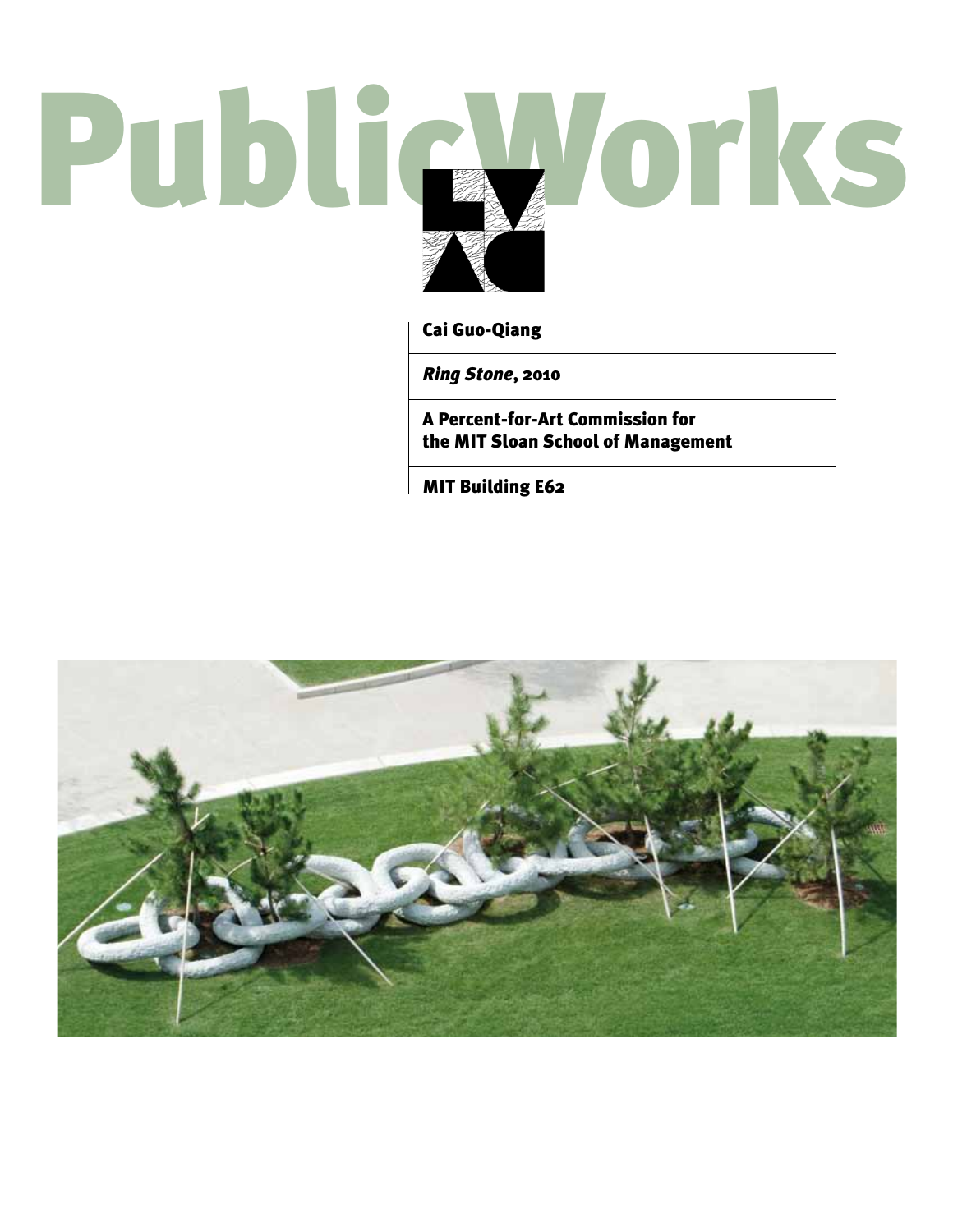# Cai Guo-Qiang

Cai Guo-Qiang's *Ring Stone* (2010) is a Percent-for-Art commission for the MIT Sloan School of Management (Building E62). Santa Monica architects and planners Moore Ruble Yudell, in association with Bruner/Cott, designed this new building and worked with this internationally renowned artist to realize his first public work of art for a university campus.

*Ring Stone* is composed of twelve individual but indivisible links cut from a 39 1⁄2-foot-long single block of white granite weighing approximately 14 metric tons. The massive stone block was quarried from the caves of Zhangbanzhen, Hui An County, near the artist's hometown of Quanzhou in southern China's Fujian Province, which also is where artisan stonemasons carved the work. Five graceful Asian pine trees, reminiscent of images found in traditional Chinese landscape painting, are planted inside five of the rings and another two pines reside nearby.

Cai Guo-Qiang, the son of a scholar/painter, was born in 1957 in Quanzhou, which lies across the straits from Taiwan and is believed to be the port from which Marco Polo embarked on his voyage home 700 years ago. Many of Cai's works reflect his early life in the ancient Chinese city. He lived his childhood years in the midst of an air war between China and Taiwan and his adolescence took place during the Cultural Revolution. At the age of eighteen, he went to work for a theater company in Quanzhou, producing stage designs for revolutionary dramas. He also experimented with filmmaking, contributing art production and acting in two kung-fu movies.

In 1981, Cai entered the Shanghai Theater Academy to study stage design where he was exposed to Western forms of art for the first time. Although he had begun to exhibit his paintings in various juried competitions, he was deliberating about his relationship to Western art history as an Asian artist. He decided to travel along China's Silk Road and to Tibet to study herbal medicines, pyrotechnics, and other traditional Chinese subjects, and what he observed on his journeys of the cycles of creation and destruction in nature would shape his future works. A trip to Gansu Province where the Great Wall ends would also inspire a major work later in his career.

In 1984, after his travels, Cai began to experiment with disparate materials, making drawings from gunpowder and paper or cloth. The destructive gunpowder, when exploded, etched delicate, smoky images into the paper or cloth without destroying it. These works would lead him later to create larger, more ambitious projects utilizing gunpowder and nature that would express his expansive view of the galaxy. He would also later call upon his four years of training in stage design to create his many dynamic installations that often utilized herbal medicine, *feng shui*, and Chinese history.

In 1985, the Chinese government designated Fujian Province as one of the nation's first "special economic zones." Cai was granted a two-year visa to study at a language school abroad and went to Japan in 1986. There, he began to exhibit his gunpowder drawings, which were positively received by the Japanese art press and presented on Japanese national television. His future wife, Hong Hong Wu, also an accomplished painter, soon joined him. Intermittently, he would return to China to lecture on contemporary Japanese art at Beijing University.

In 1989, Cai participated in the landmark first *China Avant-garde* exhibition in Beijing, which was closed by the police the day it opened. The disturbing events of Tiananmen Square later that year further convinced him that he needed to think about the small planet earth from the angle of the entire universe. Shortly thereafter, Cai began the series for which he is best known, his combustible *Projects for Extraterrestrials*, created by painting with gunpowder and fireworks, using the earth, sea, and air as canvases. These feats of technical virtuosity involved teams of hundreds, including city officials, technicians, photographers, museum professionals, craftspeople, and many volunteers.

For his 1993 *Project to Extend the Great Wall of China by 10,000 Meters: Project for Extraterrestrials No. 10*, executed in Jiayuguan, China, Cai ignited a 10,000-meter-long gunpowder fuse from the end of the Great Wall out into the desert, a distance of more than six miles. His *The Horizon from the Pan-Pacific: Project for Extraterrestrials No. 14* at the City Art Museum in Iwaki, Japan, in 1994 involved the detonation of a 5,000-meter gunpowder fuse on the horizon of the ocean. Each of these works could only be seen in its entirety from the heavens. While Cai was aware of the land art works in the Western art world and admired the work of Robert Smithson, his ultimate hopes for his own monumental yet ephemeral works were quite different: to make contact with life elsewhere in the universe.

*The Earth Has Its Black Hole Too: Project for Extraterrestrials No. 16*, executed in Hiroshima for the opening of the Asian Games in 1994, was a huge spiral of fiery gunpowder explosions, a mushroom cloud in reverse that sucked dark energy from the sky back into the earth. It was created as a celebration of the city of Hiroshima and an offering of prayers for those who died in the 1945 A-Bomb blast. (Among the many fireworks projects that Cai would undertake later in his career, were *Black Rainbow: Explosion Project for Valencia* (2005), commemorating the victims of the Madrid train bombings of 2004, which featured black fireworks explosions that were visible in daylight, and the electrifying fireworks programs he orchestrated as Director of Visual and Special Effects for the opening and closing ceremonies of the 2008 Summer Olympics in Beijing and for China's 60th National Day in 2009.)

Cai lived in Japan until 1995, studying at Tsukuba University School of Arts, and exhibiting widely throughout the country, in Europe, and at the 46th Venice Biennale. In the fall of 1995, he moved to New York City under the auspices of a grant from the Asian Cultural Council to participate in the P.S.1 International Studio Program. He is now a permanent New York City resident, although he also intermittently works in Beijing.

*Ring Stone* is not the only work in which Cai has used stones imported from southern China. In 1997, he created a stone garden/ installation using *Taihushi*—special limestone boulders "harvested" from the bottom of Lake T'ai near the city of Suzhou. The lake's turbulent water and sand eroded the stones that Cai used for *The Cultural Melting Bath: Projects for the Twentieth Century* into the unusual shapes found in Chinese scholars' rocks. The works also featured live birds and a Chinese medicinal herbal bath contained in a Western style hot tub. Versions of the work were exhibited at Denmark's Louisiana Museum, The Queens Museum in New York, and The Lyon Biennial in France; and it has found a permanent home on Naoshima Island in Japan.

At the 48th Venice Biennale in 1999, Cai presented Venice's *Rent Collection Courtyard*, a work that replicated an iconic group of more than 100 fiberglass statues with glass marble eyes. Originally, the Chinese Government commissioned *Rent Collection Courtyard* to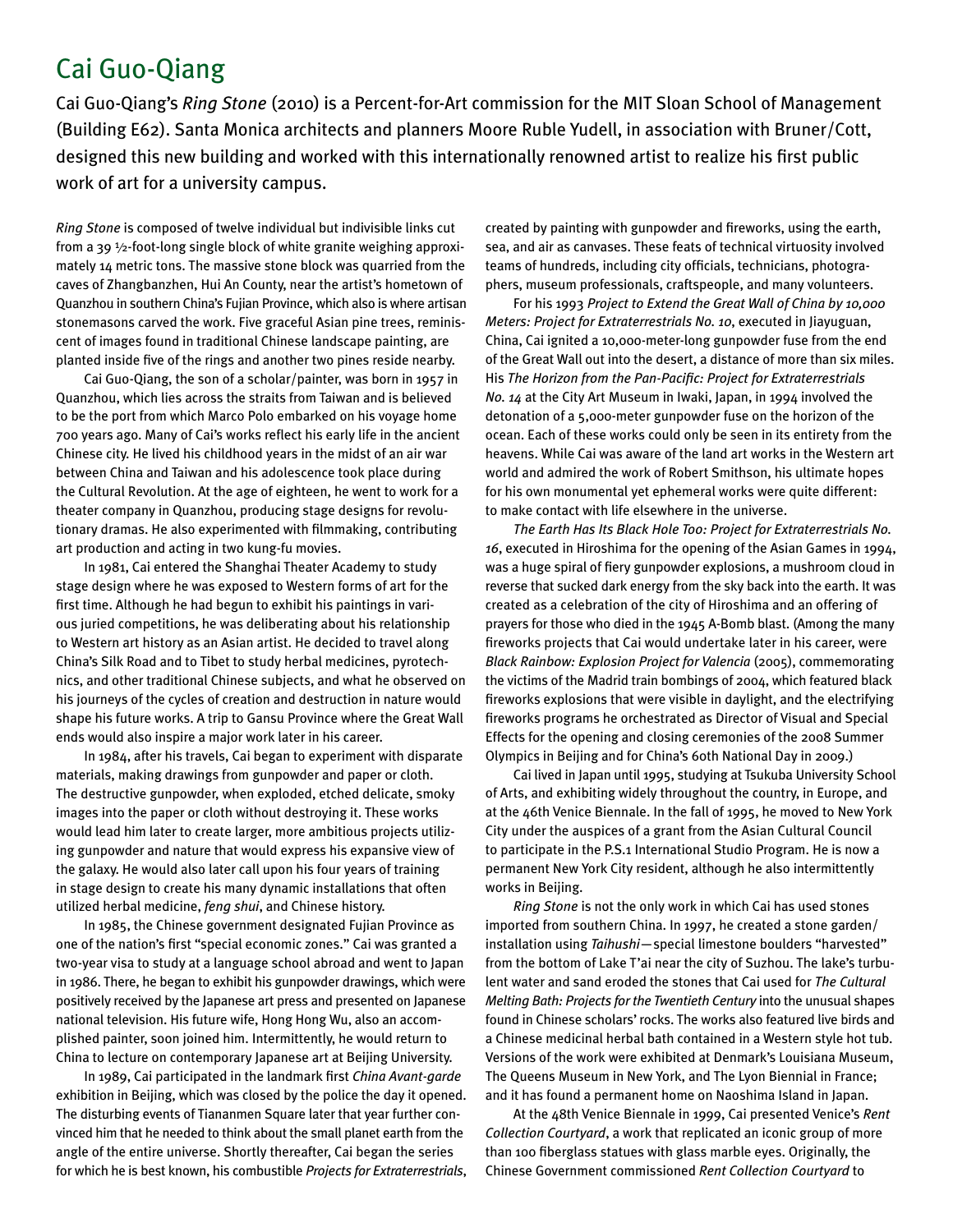







**2**

remind people of the hardships of feudalism during the famine years of the Cultural Revolution, and copies of the sculptures were placed throughout China and in North Vietnam, Albania, and North Korea. To make his replica, Cai brought to Venice a sculptor who had helped to create the original works as well as younger sculptors and artisans from China. Reconstructing the works in clay, they also imitated the working process of the Cultural Revolution, an experience that by then was foreign to the young artists. Cai's Venice's *Rent Collection Courtyard* was awarded the Golden Lion Prize, the Biennale's highest honor.

Cai's work has been exhibited in many of the world's major art museums, and he has participated in numerous international biennales and exhibitions. His 2008 solo exhibition at the Solomon R. Guggenheim Museum in New York drew over 341,000 people, the highest attendance for a visual artist in the museum's history. He also has an impressive record as a curator, organizing exhibitions for the Bunker Museum in Taiwan and Shanghai's new Rockbund Art Museum; he also served as commissioner for the first China Pavilion for the 51st Venice Biennale in 2005.

MIT's *Ring Stone,* which celebrates the Sloan School of Management's educational ties with China, is both firmly fixed and ever changing. The interlocking, inseparable granite links form a chain, representing the individual's relationship to society. The rings or circles are simultaneously symbolic of both wholeness and emptiness; and while the stone timelessly grounds the work, the seven Asian pines will slowly grow over time and change with each season. The solid granite contrasts with the elegant branching of the pines, suggesting the enduring power of nature in a modern urban architectural space. The twelve inextricably linked rings refer to the twelve months in the Chinese lunar calendar as well as the twelve animals in the Chinese zodiac, each of

*Bringing to Venice What Marco Polo Forgot*, 1995, installation incorporating wooden fishing boat from Quanzhou, Chinese herbs, earthen jars, ginseng beverages, bamboo ladles and porcelain cups, ginseng (100 kg), handcart, and other works by the artist presented as components: *Acupuncture for Venice*, 1995, *Water, Wood, Gold, Fire, Earth*, 1995, commissioned by the 46th Venice Biennale. Photo by Yamamoto Tadasu, courtesy Cai Studio

# 2

1

*Cultural Melting Bath: Project for the 20th Century*, 1997, 18 Taihu rocks, hot tub with hydrotherapy jets, bathwater infused with herbs, and pine trees, installation view at Queens Museum of Art, 1997. Photo by Hiro Ihara, courtesy Cai Studio

### 3

*Inopportune: Stage One*, 2004, nine cars and sequenced multichannel light tubes, collection of Seattle Art Museum, Gift of Robert M. Arnold, in honor of the 75th Anniversary of the Seattle Art Museum, 2006, exhibition copy installed at Solomon R. Guggenheim Museum, New York, 2008. Photo by Hiro Ihara, courtesy Cai Studio

## 4

*Footprints of History: Fireworks Project for the Opening Ceremony of the 2008 Beijing Olympic Games*, 2008, realized in Beijing, August 8, 2008, fireworks, commissioned by The International Olympic Committee and The Beijing Organizing Committee for the Games of the XXIX Olympiad. Photo by Hiro Ihara, courtesy Cai Studio

which is associated with one of eight Buddhist patron deities. The pine trees, which retain their green foliage even in a severe winter, represent longevity and endurance in the face of adversity.

Cai has placed *Ring Stone* in its location on the Sloan School lawn according to the exacting principles of feng shui, the Chinese understanding of how *qi* (energy) flows throughout the universe. The artist is a serious student of this complex belief system, which has been practiced in China since 1100 B.C. Based on the concept that man and nature must exist in harmony, feng shui incorporates the concept of yin and yang of balanced forces in every aspect of existence. Whenever anything in nature becomes too yin or too yang, it moves to become the opposite. Cai has studied extensively the use of feng shui in Chinese military history and architecture. He also has worked with officials in Mito, Japan, to analyze the city's feng shui to develop solutions to unblock energy within the city's circulation systems. In siting *Ring Stone*, Cai has used feng shui to bestow beneficial qi on the Sloan School by blocking the inauspicious energy created by traffic converging from Broadway and Main Street.

Cai has stated that the MIT Percent-for-Art program provided him a perfect platform to bring his first public work to a university campus, "I have a close relationship with MIT. I was in residency at the List Visual Arts Center in 2003–04, so I am glad to have a chance to work with MIT for my new creation."

Jane Farver

For more information about this and other MIT Percent-for-Art projects, please visit: http://listart.mit.edu/public\_art